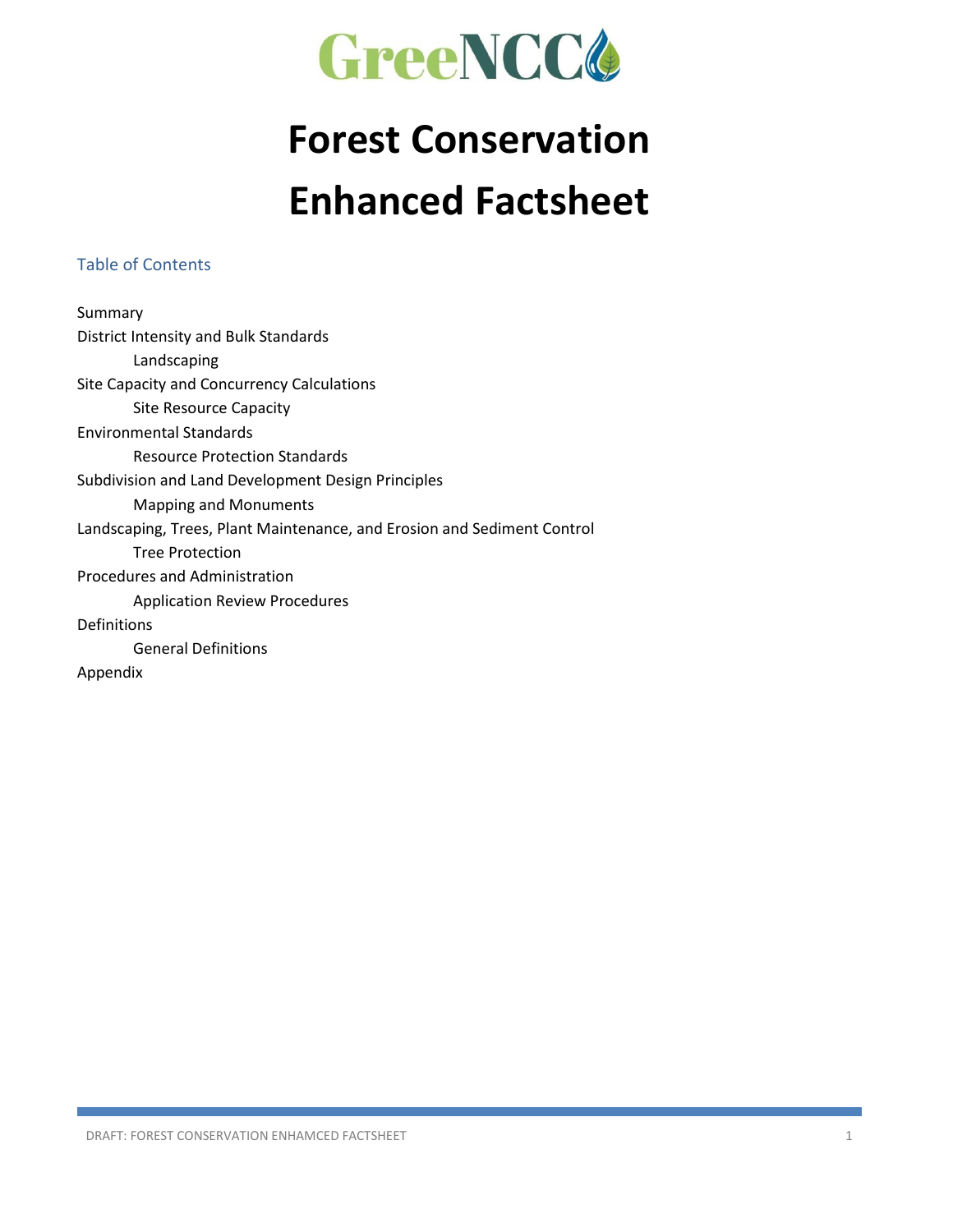

### **SUMMARY**

Forests and trees provide a wide range of benefits to our communities, including: protecting water quality, mitigating flooding by reducing stormwater runoff, storing carbon; and providing wildlife habitat. The focus of these proposed amendments is on forest protection, resource preservation and enhancement – with an emphasis on the protection of forested areas that contain the highest habitat value – and conservation design. This legislation includes requirements for afforestation (planting of new trees/forest) and updated methods of defining areas for protection and enhancement. The Department of Land Use has worked with DNREC and other stakeholders to strengthen protections of valuable forests, trees, and habitat in the development process.

## DISTRICT INTENSITY AND BULK STANDARDS

### LANDSCAPING

#### Required Landscaping

This section essentially references when landscaping is required and whether land development sites will require afforestation (the establishment of forest cover on areas not presently forested).

### Landscaping Standards for Required Open Space

All areas of open space shall be landscaped; a new provision is intended to reforest disturbed areas, as follows:

• Areas disturbed, but scheduled to be returned to natural conditions, shall be planted as forest (reforestation or afforestation) or with such other plant material that will return the area to its natural condition. All proposed plant material utilized shall be native and indigenous to the State of Delaware.

#### Afforestation Standards

In order to ensure adequate forest or planting coverage, afforestation establishes the requirement for forest cover on parcels or development areas that are either not presently forested or where existing forest cover is below the afforestation ratio in accordance with the associated zoning district.

Afforestation shall be based on existing tree cover to satisfy, wholly or in part, the afforestation requirements.

Demonstrated compliance with afforestation standards shall be submitted as part of a final landscape plan.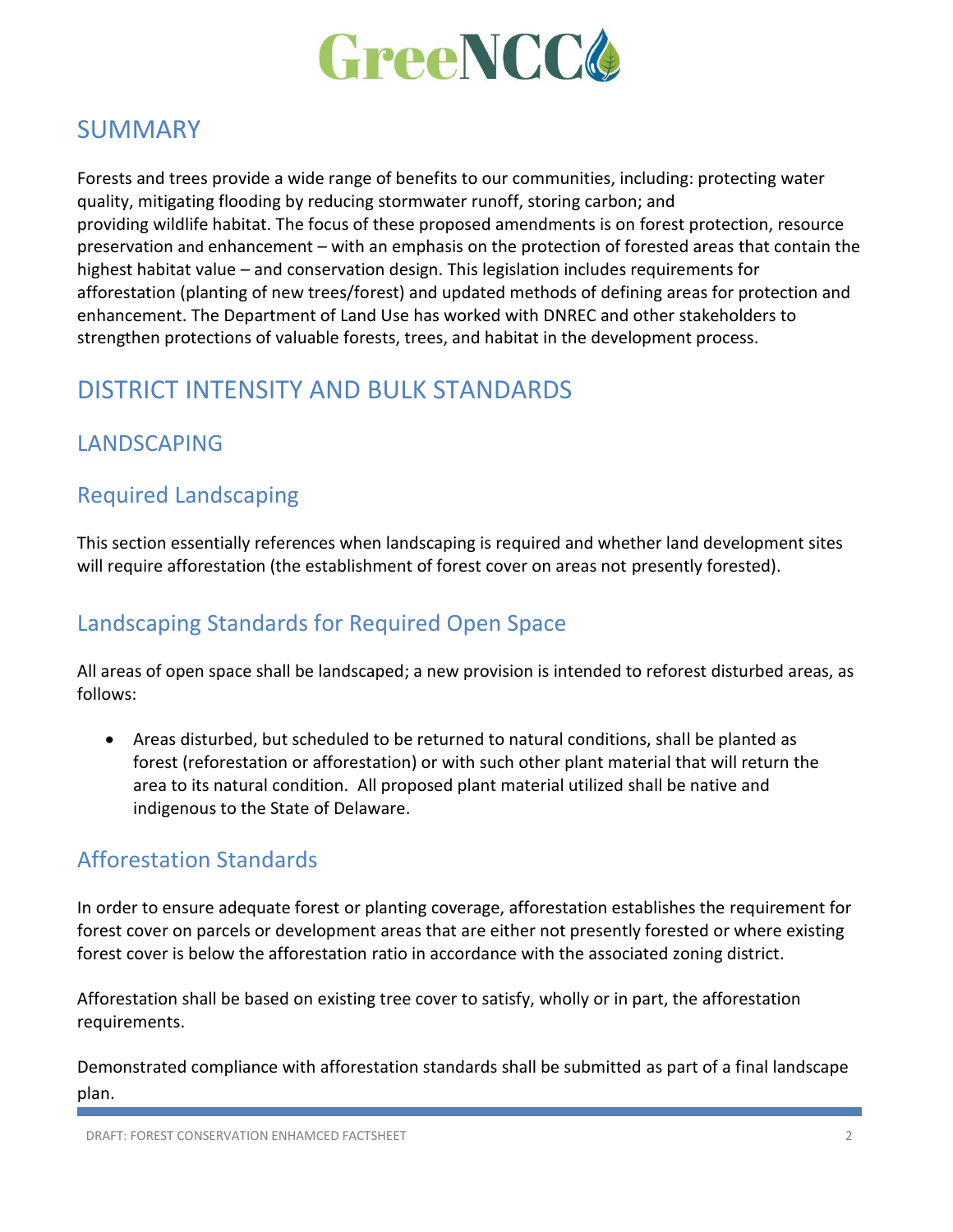- The afforestation ratio is satisfied by calculating the total forest cover area or tree cover area as a percentage of the entire parcel or development area.
	- $\circ$  The Department of Land Use, in conjunction with DNREC, is developing afforestation ratios based on zoning districts defined in the Unified Development Code.
- Forest cover or tree cover is intended to be calculated concurrently with a conceptual or final landscape plan and modified as necessary.
- Forest cover consists of the area of all existing forest to remain or new forest to be planted on a parcel or development. This includes reforestation/afforestation associated with riparian buffers, WRPA's or forest mitigation etc.
	- o All protected areas shall be maintained.
	- o Areas of existing forest to remain shall be delineated.
	- $\circ$  Areas of new forest shall be delineated by the area proposed to be reforested/afforested.
- Tree cover consists of the total tree protection area based on the critical root zone (CRZ) of either existing trees to remain (outside of forest areas) or proposed new landscape plantings. The CRZ is essentially the zone in which the majority of a tree's roots are found that supply nutrients and water to the tree (see full definition below).
	- $\circ$  Tree protection areas shall be measured individually, with areas of overlap (either existing trees or proposed new landscape plantings) excluded from the sum total area.
	- $\circ$  Existing trees to remain shall be protected and maintained for tree protection.
	- $\circ$  For new landscape plantings, tree cover is based on either proposed medium to large canopy trees and their associated assumed tree protection areas or other landscaping that is converted to an assumed tree protection area.
	- o Additional plantings required to meet tree cover standards (i.e. tree cover plantings) may be planted within any landscape area; with the exception of existing or new forest areas.

## SITE CAPACITY AND CONCURRENCY CALCULATIONS

## SITE RESOURCE CAPACITY

### Calculation for Total Protected Land

The measurement of protected land is a determining factor in both site capacity (density calculation) and natural resource protection. A site capacity analysis will be used to assist applicants in measuring natural resources to determine protected land.

## ENVIRONMENTAL STANDARDS

### RESOURCE PROTECTION STANDARDS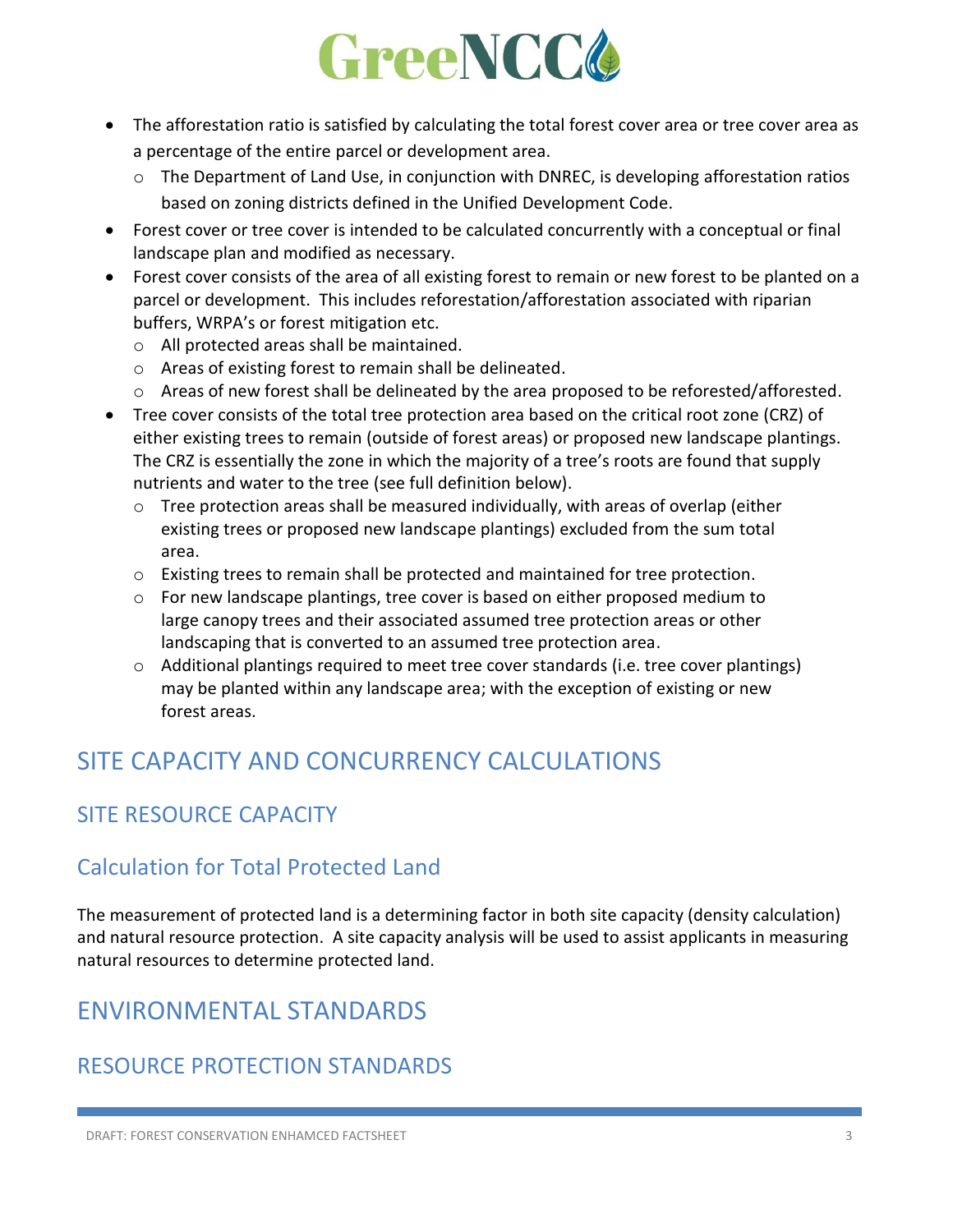

This section assesses land for natural resource protection. The applicant will measure natural resources on site to determine protection levels.

#### Forests

Where forests exist within a project boundary that conform to definitions and standards and that may be impacted by development or construction activities, a Forest Habitat Value Assessment shall be required to be conducted.

The Department and DNREC are currently developing a methodology for assessing forest habitat value. This assessment will determine the health and longevity of forest systems and serve as the basis for enhancement and protection standards for forests.

The forested areas containing the highest habitat value, as determined by the Forest Habitat Value Assessment, shall be given the maximum priority for preservation.

Forests may be cut or cleared over a greater area than permitted only if mitigation is provided and the following standards are met:

- Forest Habitat Value Assessment shall be conducted by a qualified professional landscape architect, forester, arborist, botanist, plant or wildlife ecologist, or other licensed or certified professional in the applicable environmental discipline. A forest habitat value assessment report and plan shall be submitted for approval by the Department.
- Where landscaping can occur, the protection level given forests after mitigation shall not be less than that being developed in a table of forest mitigation protection ratios. The acres of mitigation required is expressed as a ratio (acres planted to acres disturbed). In no case shall the increased cutting lead to a revision of the density permitted by the site resource capacity calculation.
- Except for CNA forest types, an applicant may be permitted to reduce the protection level with mitigation, provided mitigation is maintained and the area to be reforested is either on the same parcel or on an adjoining parcel. Any reduction of this standard shall require the approval of the Department and County Council.

#### Standards for Mitigation of Forests, Old Fields and Meadows

In low-quality forests, old fields and meadows (where over fifty (50) percent of plants are listed as "Plants to Avoid", mitigation shall be required. The developer shall submit a mitigation plan by a qualified professional forester or landscape architect. At a minimum, the plan shall provide for the elimination of invasive non-native species.

#### Environmental Impact Assessment Report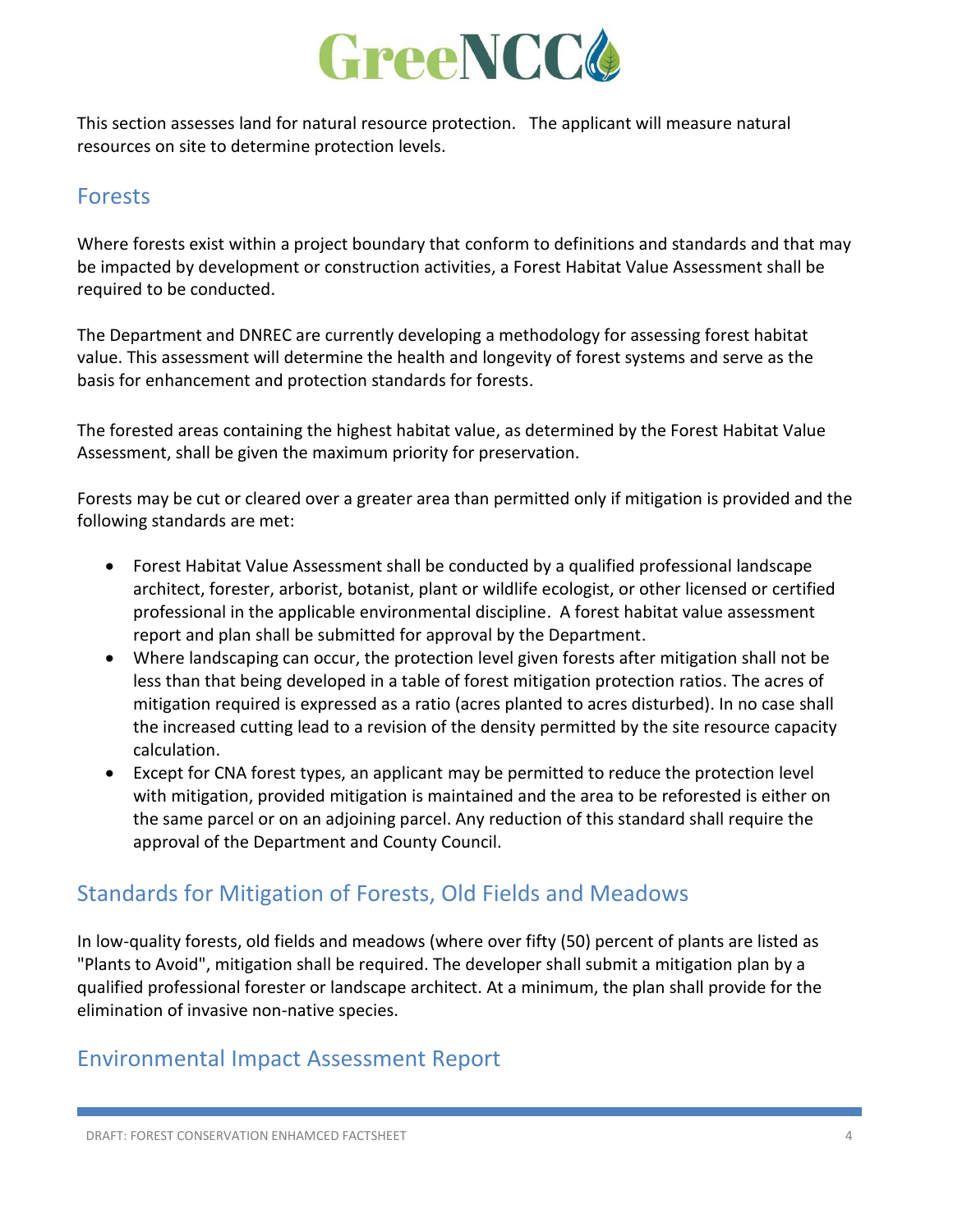Some proposed uses may require the preparation of an environmental impact assessment report. In such instances, the applicant shall have such a report prepared and certified by a professional engineer, geologist, landscape architect, environmental consultant, botanist, plant or wildlife ecologist, forester, certified wetlands delineator or other licensed or certified professional in the applicable environmental discipline. The report shall contain the following information:

- *Site character.* Identify all on-site sensitive environmental resources and concerns and any potential impacts on adjoining land uses and populations.
- *Avoidance.* Identify alternative sites or routes that would not damage the resource or would result in less resource disturbance. Justification shall be provided for not using these alternative sites or routes.
- *Minimization.* The applicant shall demonstrate that a proposed activity in the plan minimizes the impact to the resource. The applicant shall also demonstrate that the areas impacted shall be the lowest quality and result in the least damage to the resource.
- *Resource Mitigation.* A mitigation plan shall be submitted that describes the site conditions of the area to be mitigated, the required size of the area of mitigation, detailed plans for monitoring and long-term maintenance, and the mitigation area boundaries.
	- $\circ$  On-site replacement is the most acceptable form of mitigation. However, mitigation can include restoration and enhancement of the existing resource.
	- o Mitigation cannot be used where the conflict can be avoided or minimized.
	- $\circ$  Mitigation by replacement on another site shall be at a ratio of two to one (2:1).
	- $\circ$  Mitigation may also include enhancement; this ratio shall be four to one (4:1).
- *Conservation design.* Any use proposed within natural resource area open space shall demonstrate how the principles of conservation design will be implemented, how they will be advanced, and how the proposed use will be addressed in the natural resource area open space management plan.
- *Endangered species.* Prepare an inventory of federal and state threatened and endangered plant and animal species (as well as candidates for such designation) on-site and within five hundred (500) feet of the proposed site, determination of the proposed development's impact, and identification of any mitigation.
- *Cultural and Scenic Resources.* Prepare an inventory of federal, state or locally identified irreplaceable historical, archaeological, paleontological or scenic resources on site and within five hundred (500) feet of the proposed site, determination of the proposed development's impact on the resources and identification of any mitigation.

## SUBDIVISION AND LAND DEVELOPMENT DESIGN PRINCIPLES

## MAPPING AND MONUMENTS

## Mapping Criteria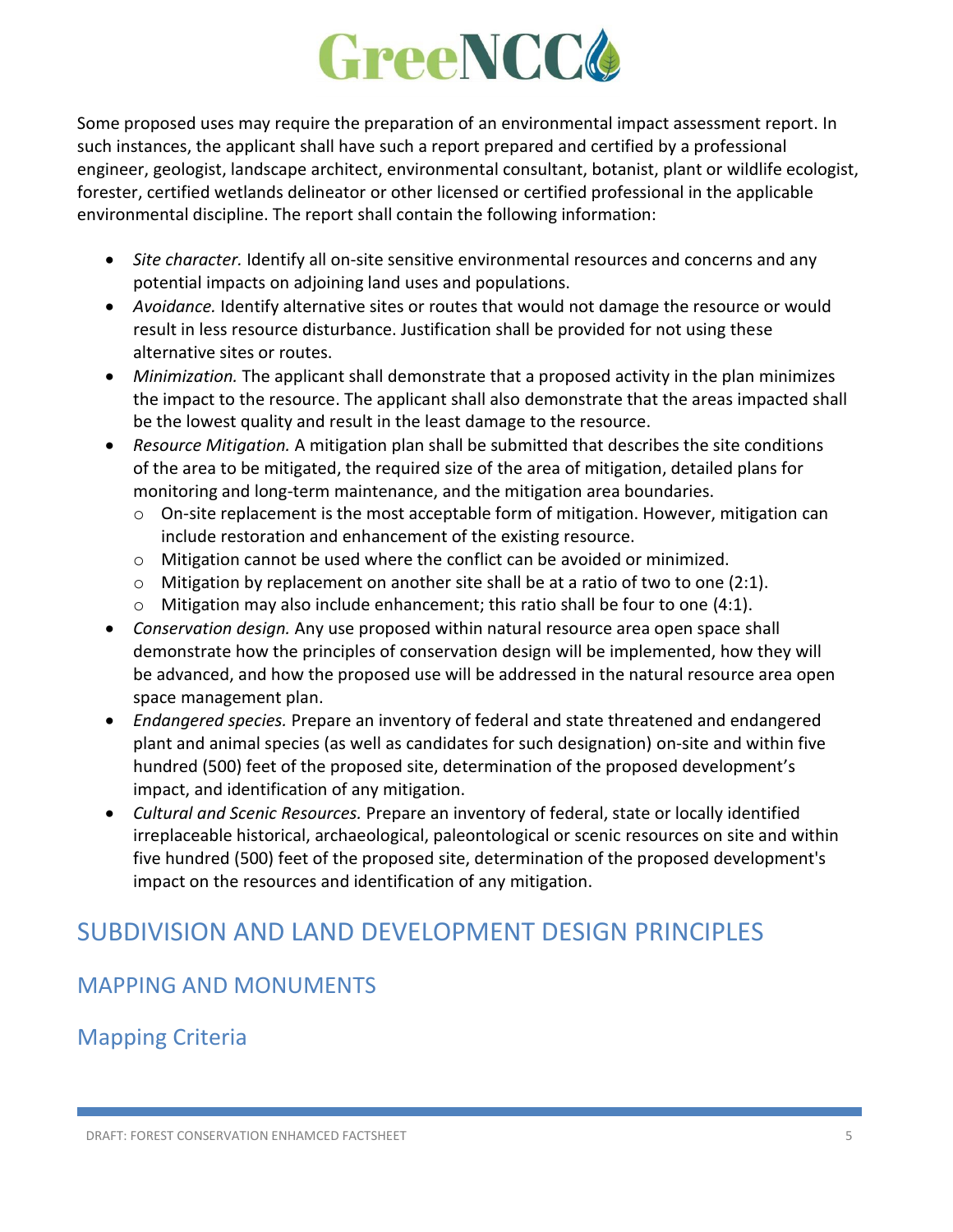

Measurements of forest area shall be made based on the exterior critical root zone (CRZ) of the trees. The CRZ is essentially the zone in which the majority of a tree's roots are found that supply nutrients and water to the tree (see full definition below).

## LANDSCAPING, TREES, PLANT MAINTENANCE, AND EROSION AND SEDIMENT CONTROL

### Existing Vegetation

As part of the development process, applicants are required to undertake an inventory of existing vegetation, which includes a tree survey of individual trees or defined forest to be preserved based on DBH (diameter at breast height) and protection of the CRZ. Individual trees described in the tree survey as healthy and intended to count toward the landscaping or afforestation requirements shall count only if sufficient protection is provided. Forested area may also be used to satisfy bufferyard requirements where required opacity standards are met. Developers are required to remove all invasive, non-native plant species and prepare a management plan for such.

#### TREE PROTECTION

#### Preserving Specimen Trees

A specimen tree is preserved by protecting one hundred (100) percent of the area within the tree's Critical Root Zone (CRZ).

During construction, the CRZ shall be fenced with five (5) foot temporary fencing, and no earth moving, material storage, vehicular storage or vehicular incursions shall be permitted inside the fenced area. Existing impervious cover within the CRZ may be removed or altered with limited disturbance, provided measures are taken to minimize root disturbance and soil compaction. This may include recommendations for pruning, fertilization and other means to ensure the tree's survival both during and after completion of construction activities. Only those trees with a high probability of survival may be credited.

## PROCEDURES AND ADMINISTRATION

#### APPLICATION REVIEW PROCEDURES

#### Pre-Application Sketch Plan Review/Conference

*Applicability.* A pre-application sketch plan review conference is required for all rezoning requests and major land development applications. Applicability to major land development applications is a new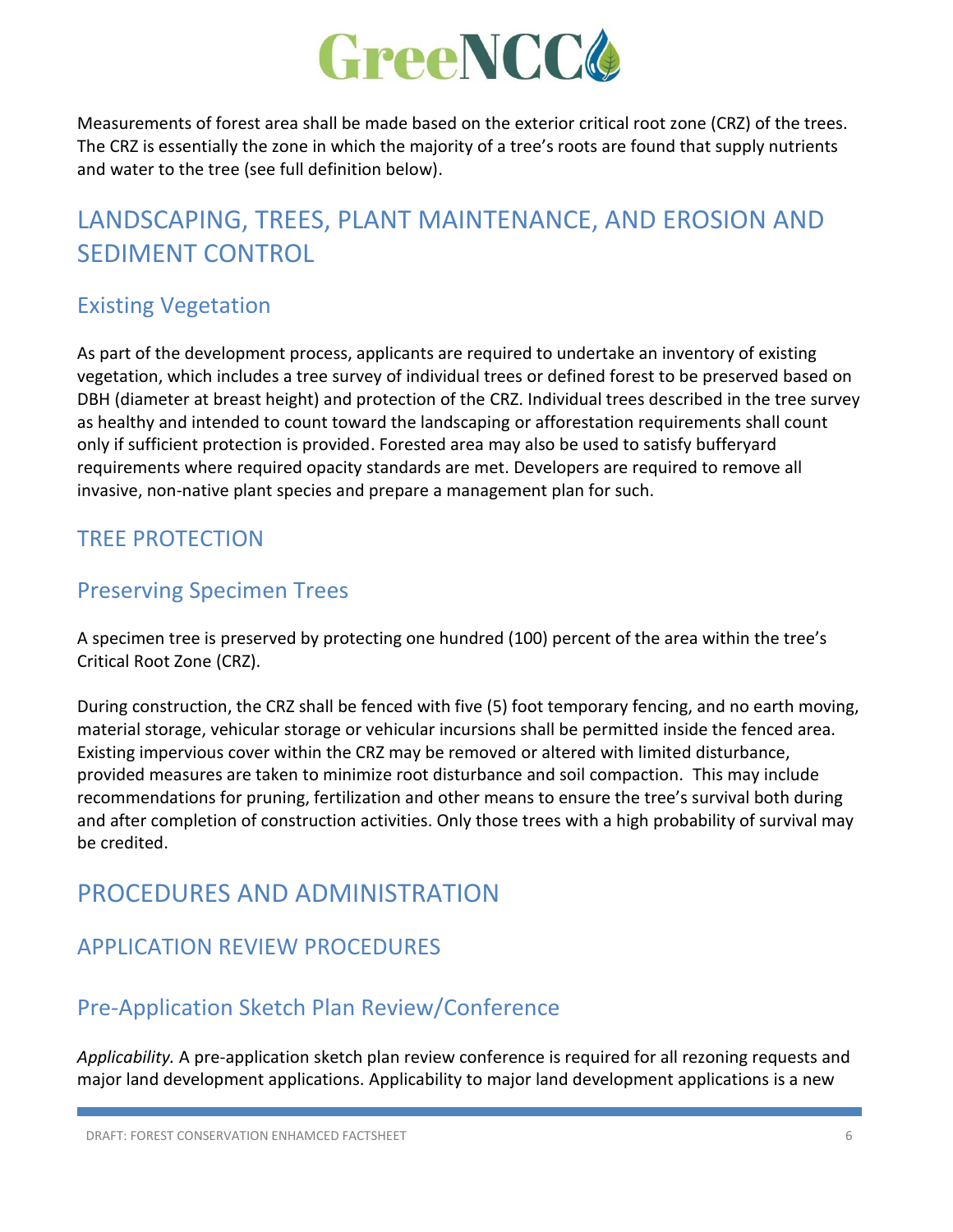provision (in the past this provision only applied to major residential subdivisions). An applicant may request a pre-application sketch plan review conference for all other major or minor plans at any time. The pre-application sketch plan review conference may be waived by the Department when it is determined, after a review of the submission, that no departmental concerns exist.

## **DEFINITIONS**

### GENERAL DEFINITIONS

*Afforestation.* Is the establishment of Forest Cover on areas that are not presently forested, or where existing forest cover is below the afforestation threshold for the use. If an applicant can demonstrate that afforestation using Forest Cover is inappropriate for a site or portions of a site, then, at the Department's discretion, afforestation requirements may be satisfied, wholly or in part, by Tree Cover; which consists of existing trees to remain or new landscape plantings.

*Canopy*. The uppermost layer in a forest, formed from a crown of trees.

*Conservation design.* A series of design goals that - maximize protection of key land and environmental resources, preserves significant concentrations of open space and greenways, evaluates and maintains site hydrology, and ensures flexibility in development design to meet community needs for a complimentary and aesthetically pleasing development. Conservation design encompasses the following objectives: conservation/enhancement of natural resources, wildlife habitat, biodiversity corridors, and greenways (interconnected open space); minimization of environmental impact resulting from a change in land use (minimum disturbance, minimum maintenance); maintenance of a balanced water budget by making use of site characteristics and infiltration; incorporation of unique natural, scenic and historic site features into the configuration of the development; preservation of the integral characteristics of the site as viewed from adjoining roads; and reduction in maintenance required for storm-water management practices. Such objectives can be met on a site through an integrated development process that respects natural site conditions and attempts (to the maximum extent possible), to replicate or improve the natural hydrology of a site.

*Critical Root Zone (CRZ).* The Critical Root Zone (CRZ) around the base of a tree is also known as the "tree protection zone."

- A. The CRZ is the zone in which the majority of a tree's roots are found that supply nutrients and water to the tree. In ideal growing conditions, a tree's roots are often concentrated in the upper 12 to 18 inches of soil. Once 50 percent of a tree's root mass is lost, the death of the tree is typically inevitable.
- B. To determine the CRZ utilize one of two methods:
	- 1. Either the outer Drip Line of the tree canopy or;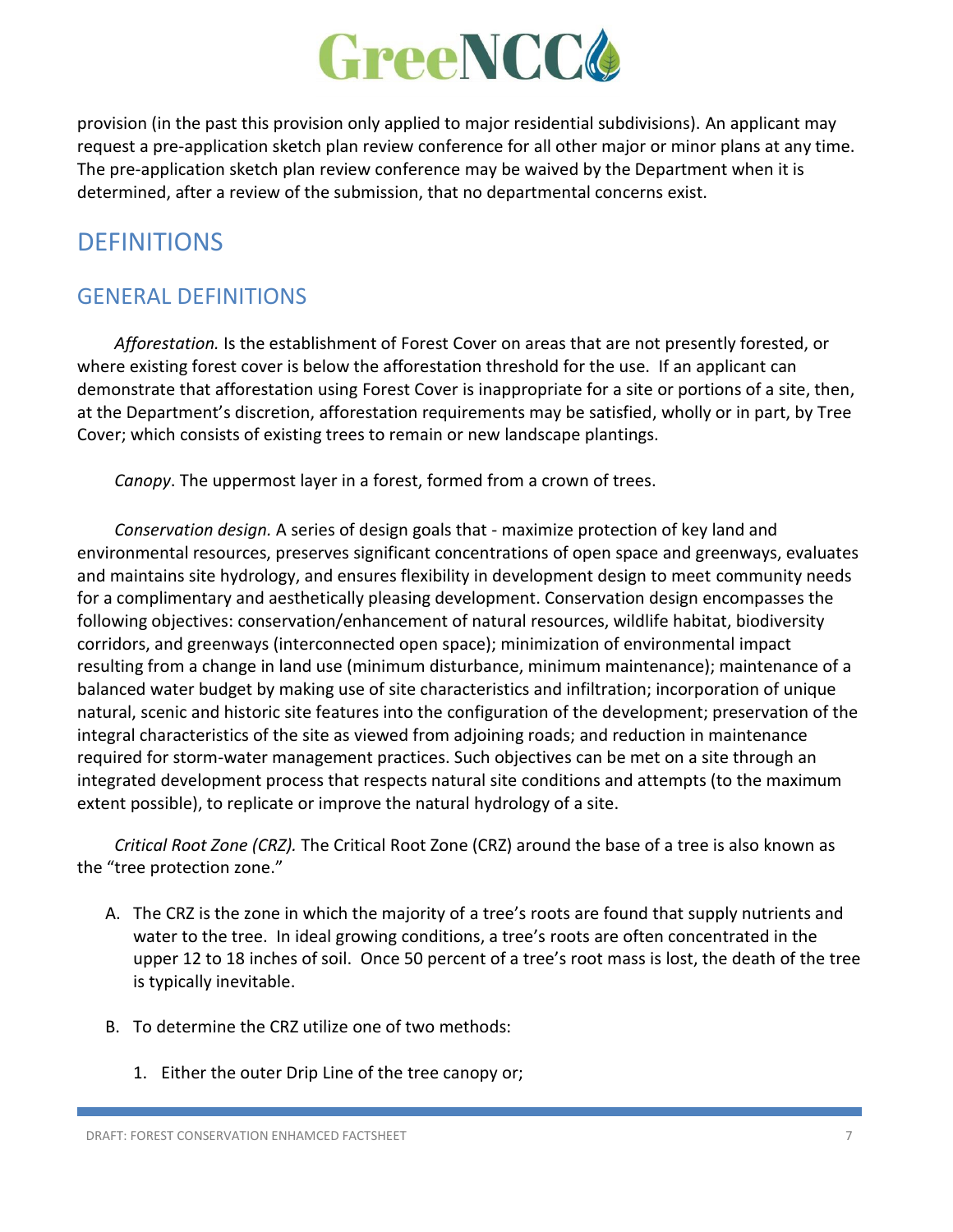

- 2. Measure the tree diameter in inches about 4.5 feet above the ground (DBH), then multiply the diameter by a standard factor of 1.5 ft. An 18-inch diameter tree would have a CRZ of 27 feet (18 x 1.5 ft.) measured radially from the center of the tree trunk.
- 3. Of the two methods, the greater area shall always constitute the CRZ.



Critical root zone and drip-line of a tree

*Critical natural areas report.* A report analyzing the impact of a development or subdivision proposal on a CNA located on the site which shall include the following elements:

- A. A statement that…
- B. A narrative description of the extent to which the applicant proposes land disturbing activities within any critical natural areas which are shown on the scaled plan; and

*Forest.* An area covered by a canopy of trees (see Tree Definition), covering a land area of a set size in acres or greater (the Department is currently considering the most appropriate land area). Forests do not include trees planted and grown for commercial purposes, and do not include canopy cover over existing or historical home sites, gardens and lawns.

*Forest Corridors.* Forested areas that are linked, connected to, or are contiguous with nearby or adjacent forested areas or corridors, including stream corridors. Forests are contiguous if breaks between adjacent forest patches do not exceed 100 feet (e.g., right-of-way, secondary road, or natural canopy gap).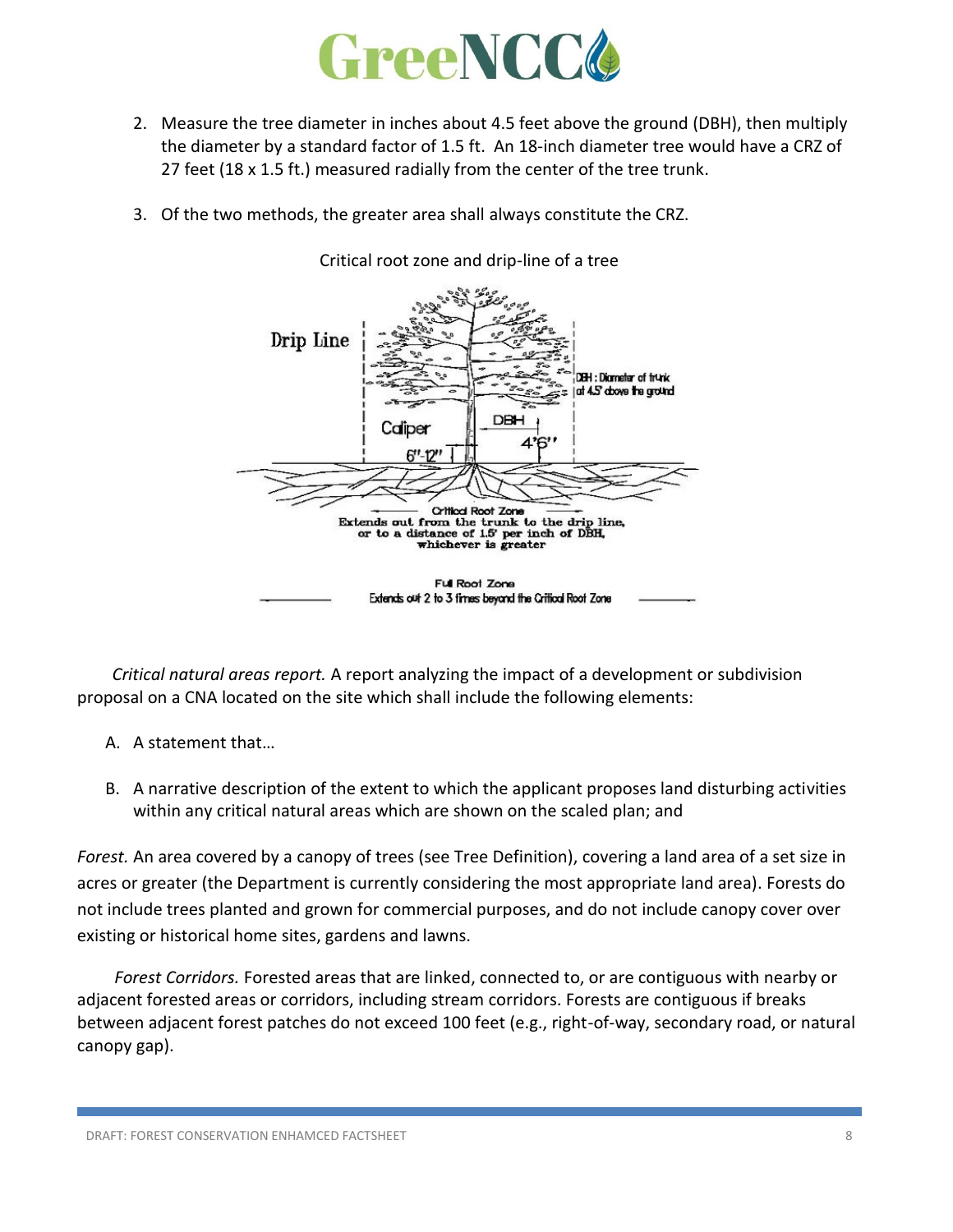*Forest Cover*. Is the total area of a site under the cover of an existing stand of trees or new stand of trees (reforestation or afforestation), meeting the minimum requirement of forest to be preserved and maintained.

*Forest Habitat Value Assessment.* A methodology for determining the area or areas within a forest that contain high habitat value. Several widely recognized ecological attributes, characteristic of high habitat value for native plants and animals are measured, that result in a numerical score to create varying levels of protection.

*Forest Interior.* The forest interior or the "core," is habitat deep within woodlands, away from the influence of forest edges and open habitats. Forest interior is of high ecological value and is directly related to the forests size and shape. Large woodlands with round or square outlines have the greatest amount of forest interior. While small, narrow forests may have no forest interior conditions at all. Research has shown that forest interior habitat begins at 300 feet from the forest edge. Forest interior has become quite rare in the fragmented landscape of today, and many species of wildlife are dependent on forest interior habitat for their survival.

*Forest Protection Level.* Levels of forest projection are being considered by the Department. Current thinking is to divide forest into three Tiers.

Tier 1: A forested area or areas with the highest habitat value based on the forest habitat value assessment and a numerical point system.

Tier 2: A forested area or areas with the second highest habitat value relative to a Tier 1 forest.

Tier 3: A forested area or areas with the third highest habitat value relative to a Tier 2 forest.

*Invasive plants.* Plants which have a tendency to spread, encroach, and displace native plant species.

*Old field.* Lands formerly cultivated, timbered or grazed but later abandoned. The dominant plants include grasses and herbaceous plants, with encroaching woody vegetation, which evidences secondary succession; in particular, areas covered by woody plants eight (8) or more feet in height which either cover forty (40) percent or more of a property or cover eighty (80) percent of a contiguous area one (1) acre or greater in size.

*Over-cut Area.* An area where trees are to be cut or removed over a greater area than is permitted.

*Site analysis plan.* For all minor or major land development applications, the applicant shall be required to submit a site analysis plan as the first phase of the pre-application sketch or exploratory plan review process. The Department may also require a site analysis plan for any other application type. The site analysis plan shall serve as a basis for the planning process and shall be used to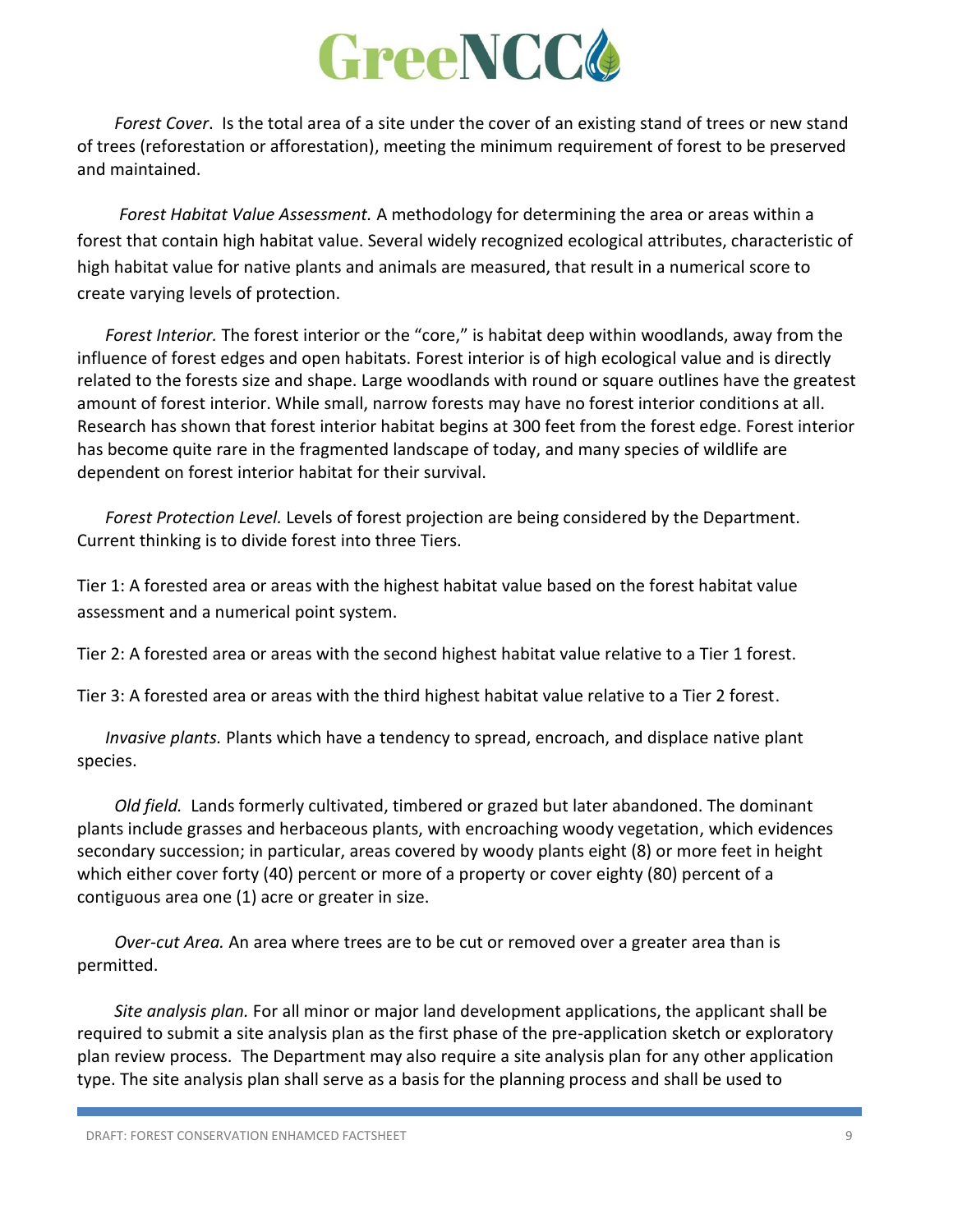determine the best areas of the site for open space and natural resource preservation, land conservation and development. The site analysis plan allows both the applicant and the Department the opportunity to utilize the natural site conditions to determine how the development of each parcel or tract can be designed to minimize environmental degradation while achieving highest possible community character design standards.

*Non-native plants.* A species that is not native to North America (north of Mexico). Non-native species are thought to have been introduced by humans, primarily through agricultural or horticultural practices. These species have become established in Delaware and are reproducing as if native (i.e., naturalized). Also called exotic or alien plants. Also see Invasive Plants.

*Tree.* A living perennial woody plant with single or multiple stems, that branch into a well-formed crown of foliage and reaching a height of at least 15-20 feet under optimal growing conditions.

*Tree, canopy.* A tree or group of trees whose [leaves] foliage would occupy the upper level of a forest. These trees are also called shade trees, and typically reach heights of fifty (50) or greater at maturity under ideal growing conditions.

*Tree Cover*. Is based on either the area of protected CRZ for existing trees to remain or an assumed CRZ after 20 years of growth for newly planted trees (properly planted and maintained). Tree Cover is an optional substitute for Forest Cover, in order to meet minimum afforestation ratio standards, where the planting of forest is not appropriate.

*Tree Cover Plantings.* Additional landscape plantings necessary to meet minimum afforestation ratio standards when utilizing the Tree Cover option.

*Tree, understory.* A tree, or group of trees whose [leaves] foliage would occupy the intermediate level of a forest.

## APPENDIX 1: APPLICATION AND PLAN REVIEW REQUIREMENTS

• Land Development Application Submission Requirements

Exploratory Plan submission requirement that includes new provisions, as follows:

- $\circ$  If not previously completed as part of a Pre-Application Sketch Plan, a Site Analysis plan pursuant to the Appendix;
- $\circ$  A Conceptual Landscape Plan that generally delineates all planting areas and planting requirements;
- o Final Landscape/Open Space and Site Management Plan (part of Construction Plan submission).
- o Conceptual architectural renderings of proposed site development shall be required for all rezonings and major land development plans.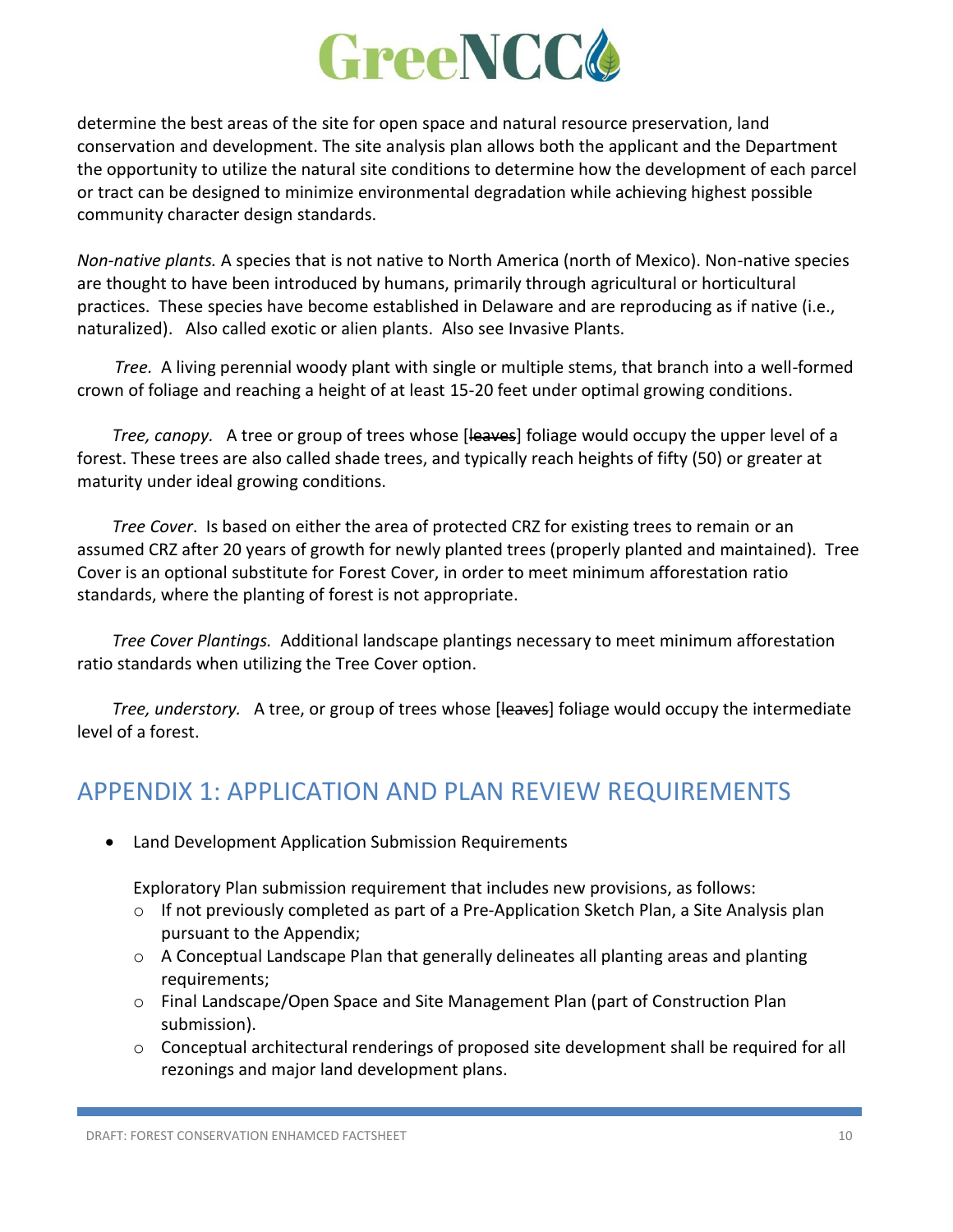

• Other Reports and Applications

The following new provisions will require a conceptional landscape plan at the exploratory plan phase and a final landscape plan at the construction plan phase.

- o Conceptual and Final Landscape Plans.
	- $\triangleright$  The Conceptual Landscape Plan shall serve as a means to conceptually demonstrate the proper spatial arrangement of pervious planting areas to impervious site features and structures or utilities and other constraints. As well as to address and memorialize the integration of the proposed site development with both existing natural resources and with the surrounding context.
	- $\triangleright$  The Conceptual Landscape Plan shall be accompanied by architectural renderings when required.
	- For clarity, both the Conceptual and Final Landscape plans shall be separate from a Site Analysis Plan or a Natural Resource Analysis Plan.
	- **E** A Final Landscape Plan shall include an Open Space or Site Management Plan.
- $\circ$  Site analysis plan. For all minor or major land development applications, the applicant shall be required to submit a site analysis plan as the first phase of the pre-application sketch or exploratory plan review process. The Department may also require a site analysis plan for any other application type.

The site analysis plan shall serve as a basis for the planning process and shall be used to determine the best areas of the site for open space and natural resource preservation, land conservation and development.

The site analysis plan allows both the applicant and the Department the opportunity to utilize the natural site conditions to determine how the development of each parcel or tract can be designed to minimize environmental degradation while achieving highest possible community character design standards.

- o Natural resources management plans.
	- Natural resource analysis plan. The following must be submitted: The site analysis plan as a base map with the following additions, all clearly delineated on the plan, as necessary, with appropriate nomenclature and symbology.
		- $\triangleright$  Wetlands delineation. A wetlands report/jurisdictional determination with areas determined to be wetlands.
		- $\triangleright$  Forest survey. In accordance with Article 10 of this Chapter, a description of the condition and location of the forest stands on-site, as well as their constituency within contiguous forested areas and corridors located off-site.
		- $\triangleright$  Tree survey. All individual or groups of trees determined to not be located within forest areas shall be identified to the species taxonomic level, with annotation of trunk diameter in inches (see Diameter breast height), the tree's Specimen Tree